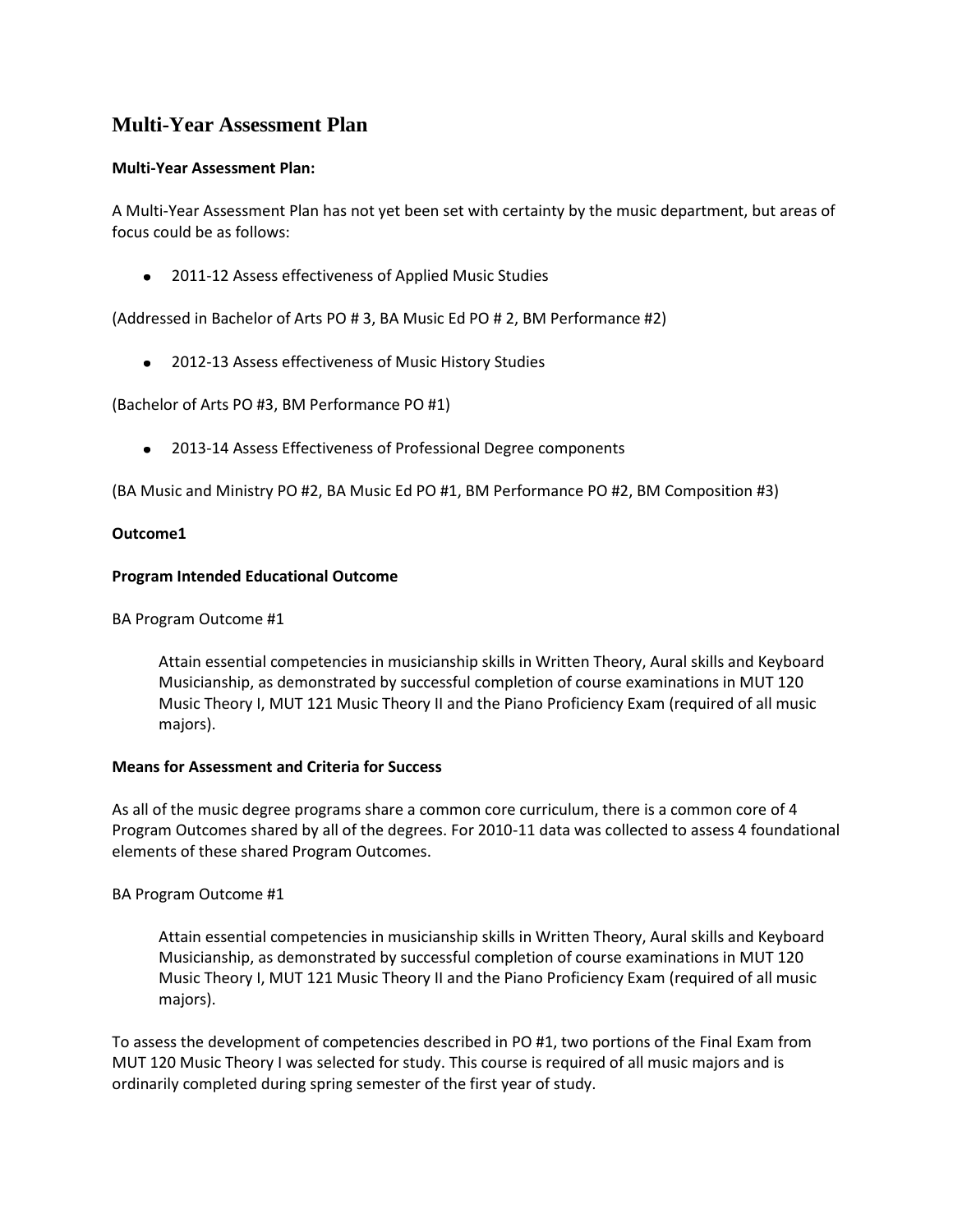In MUT 120 Music Theory I students are assigned a **harmonization** project in which they are required to harmonize a traditional hymn in four-part writing. These projects are later used as the basis for the analysis portion of the final exam. Successful completion of the assignment requires mastery of key harmonic concepts, understanding of part-writing practice and the ability to analyze the contents of a musical score. For the current assessment the students' exam papers were evaluated to determine the degree to which the desired objectives were completed and a mean score was calculated. The goal for this assignment was to achieve a class average of 75% or better.

The Ear training portion of Final Exam from MUT 120 Music Theory I was surveyed to evaluate the level of development in **Aural Skills** achieved by early level music majors. The ability to accurately discern musical details by hearing alone is an essential skill for all musicians. For this portion of the exam students were expected to identify or notate musical elements, such as melodic intervals, triads or rhythmic patterns after hearing them two or three times. For this assessment, a similar approach was used to evaluate the students' exam papers to determine the degree to which the desired objectives were completed and a mean score was calculated. The goal for this assignment was to achieve a class average of 75% or better.

The music department has historically required students in all music degree programs to complete a proficiency exam in functional keyboard skills. These skills serve as an important tool for upper division study across the discipline, so it has long been a recommendation that students complete the exam by the end of the sophomore year. While a series of piano skills classes is offered to support students in the preparation of the piano proficiency exam, completion of the courses is not uniform as students enter the university with a wide range skill development or deficit in this area. The exam is administered every semester and the students may take the exam as many times as needed until they complete the requirement. To assess the effectiveness of the keyboard skill component of the curriculum the transcripts of the most recent graduating class were examined to determine the number of semesters elapsed between entry into the music program and the completion of the exam. After the time to completion was determined for each graduate, the average preparation time was calculated for the graduating class. With the department's stated goal of completion by the end of the sophomore year as an established benchmark, the goal for this outcome would be to have an average completion time of 4 semesters or less.

# **Outcome4**

### **Program Intended Educational Outcome**

### BA Program Outcome #4

Develop and articulate a clear application of the concepts of calling, role, path and purpose as they apply to the field of the music discipline, as demonstrated in the final essay assigned in MUH 431 Faith, Life and Music.

### **Means for Assessment and Criteria for Success**

BA Program Outcome #4